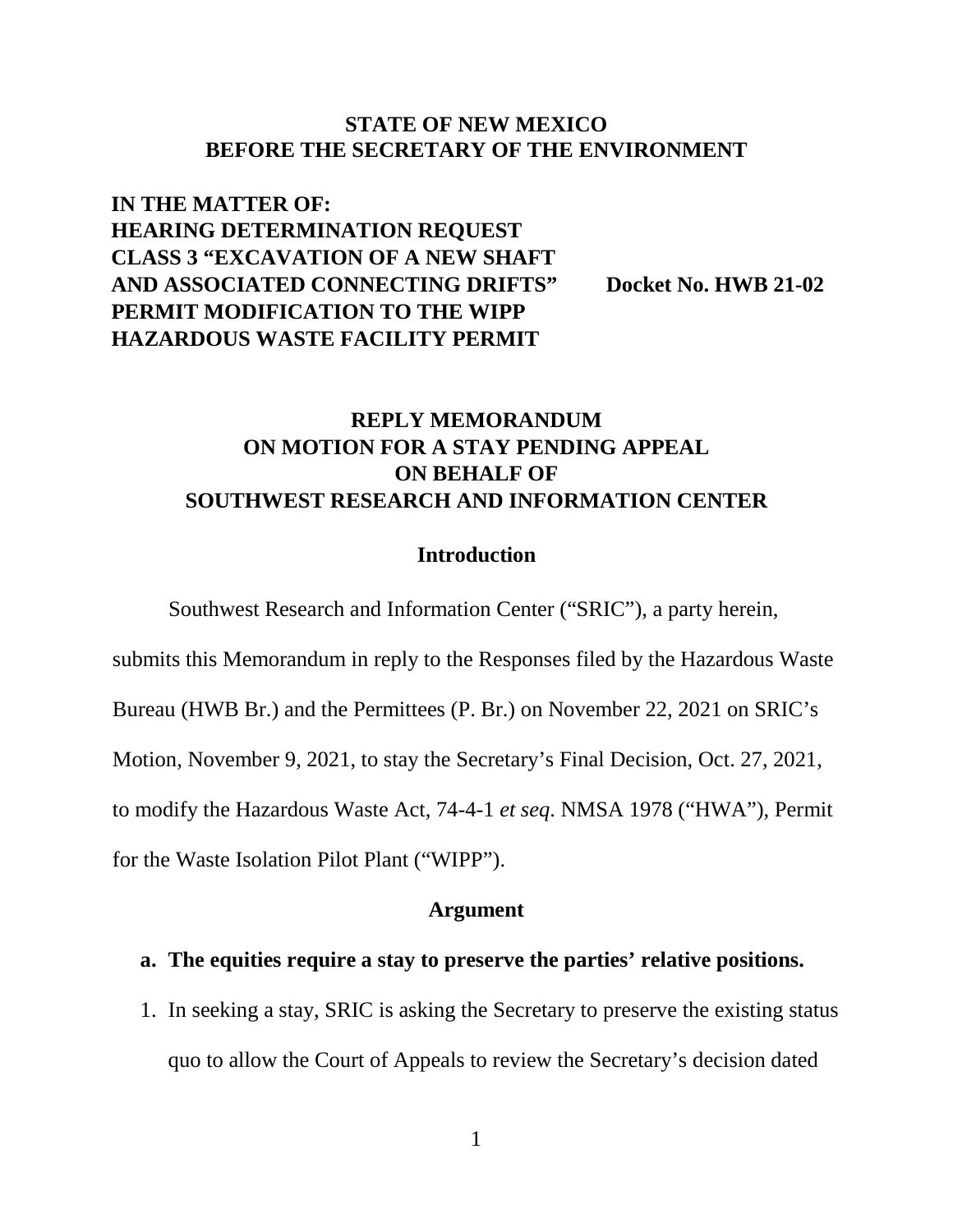October 27, 2021, authorizing the construction at WIPP of a fifth shaft and associated drifts. Without a stay, it is likely that the Permittees will proceed with construction to the point that the appeal becomes effectively moot. (Motion at  $\P$  20).

- 2. Preliminary relief, of which a stay is one example, has the purpose to "preserve the relative positions of the parties until a trial on the merits can be held." *Univ. of Texas v. Camenisch*, 451 U.S. 390, 395 (1981). *See also O Centro Espirita Beneficiente Uniao do Vegetal v. Ashcroft*, 389 F.3d 973, 999 (10th Cir. 2004) (concurring opinion); 11A CHARLES ALAN WRIGHT ET AL., FEDERAL PRACTICE AND PROCEDURE § 2947 at 123 (2d ed. 1995) (purpose of preliminary injunction is to prevent nonmovant from taking unilateral action which would prevent court from providing relief to the movant on the merits).
- 3. SRIC's Motion (Nov. 9, 2021) seeks to prevent the Permittees from taking unilateral action which would prevent the Court of Appeals from providing relief on the merits. The Motion is accompanied by affidavits of individual supporters of SRIC, averring that the new shaft and drifts are part of the Department of Energy's ("DOE") plan to enlarge the underground disposal space at WIPP, with the result that operations at WIPP would continue longer than the expected end date of 2024 and up to the year 2080, creating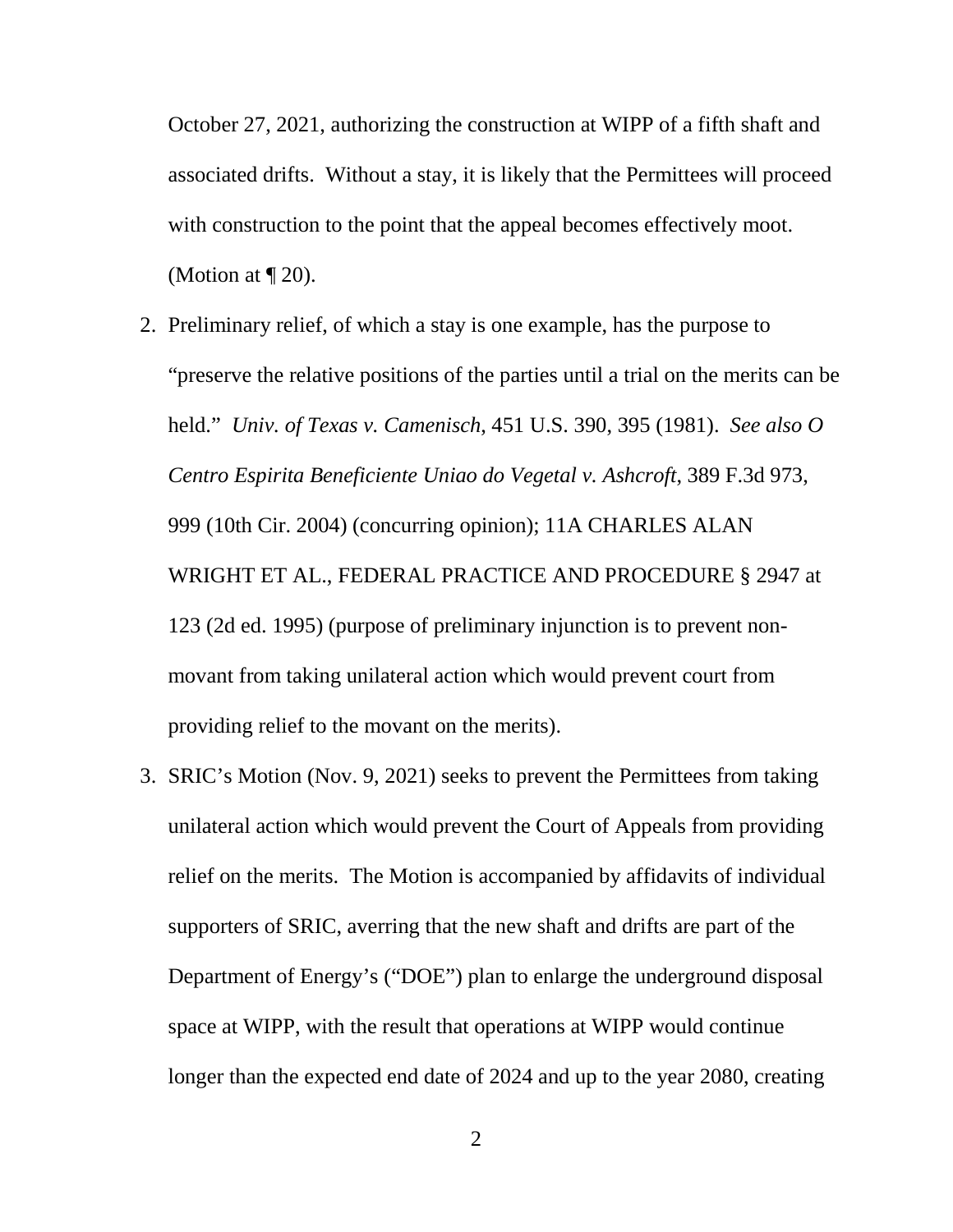risks of dangerous incidents near their residences for far longer than previously expected and damaging property values. (Weehler Aff. ¶¶ 5-11; Sanchez Aff. ¶¶ 5-12).

- 4. Permittees' opposing brief asserts that, if they cannot proceed with construction under the permit modification, they cannot build the new shaft and drifts, whose purpose is "to provide a new intake and exhaust system to improve the underground ventilation system and return it to pre-2014 conditions." (P. Br. 9).
- 5. However, it was established during the hearing that the construction of the New Filter Building ("NFB"), which is already authorized under an earlier PMR and is ongoing, would create air flow of 540,000 cubic feet per minute—equal to pre-2014 conditions—and the new shaft and drifts would not increase the air flow at all.
- 6. The Permanent Ventilation System ("PVS") (now called the SSCVS), which includes the Salt Reduction Building and New Filter Building ("NFB"), was incorporated into the WIPP Permit by NMED's approval of a Class 2 PMR on March 23, 2018. FR 80310; SRIC Ex. 14 at 4. As the Permittees requested in that earlier PMR (AR 171112 at A-3, B8), the Permit in effect before the Secretary's Final Decision states:

The Underground Ventilation Filtration System (UVFS) fans which are part of the New Filter Building (NFB) (Building 416) provide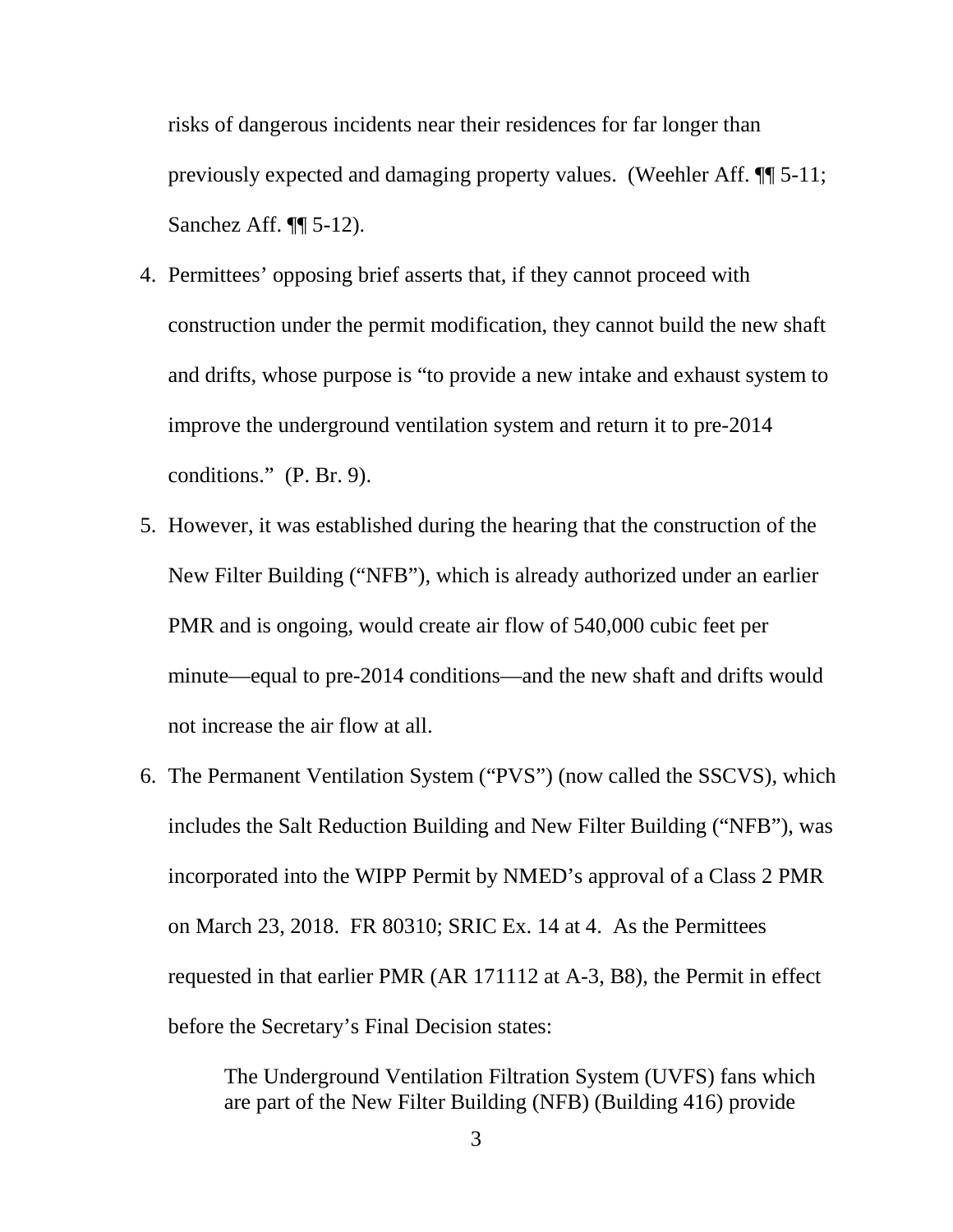enhanced ventilation in the underground, sufficient to allow concurrent mining and waste emplacement while in filtration mode.

Permit at A2-9. The present PMR seeks no change in that provision. SRIC Ex. 14 at 5.

7. The present PMR details the asserted advantages of the new shaft and drifts, comparing them to the "current" ventilation system. AR 190815 at 2, 3. The PMR contains similar language to that in Permittees' brief concerning "why the modification is needed":

> The addition of shaft #5 and associated connecting drifts represents an upgrade to the UVS, and will provide a new intake and exhaust system capable of restoring full-scale, concurrent, mining, maintenance, and waste emplacement operations.

AR 190815 at 9.

- 8. Permittees' statements misstate the function of and the need for the proposed modification. Both the PMR and Permittees' brief (P. Br. 9) misleadingly fail to state that the "current" ventilation system referred to is the original system from 1999-2014, which is already due to be replaced by the SSCVS, which enhances ventilation considerably. May 17, 2021 Tr. 72 l.  $12 - 73$  l. 25; *Id*. 81 l. 4-82 l. 14 (Kehrman).
- 9. Permittees have made clear that the already-permitted SSCVS and the existing four shafts "will supply additional air to the underground in order to achieve up to 540,000 actual cubic feet per minute (acfm) in filtration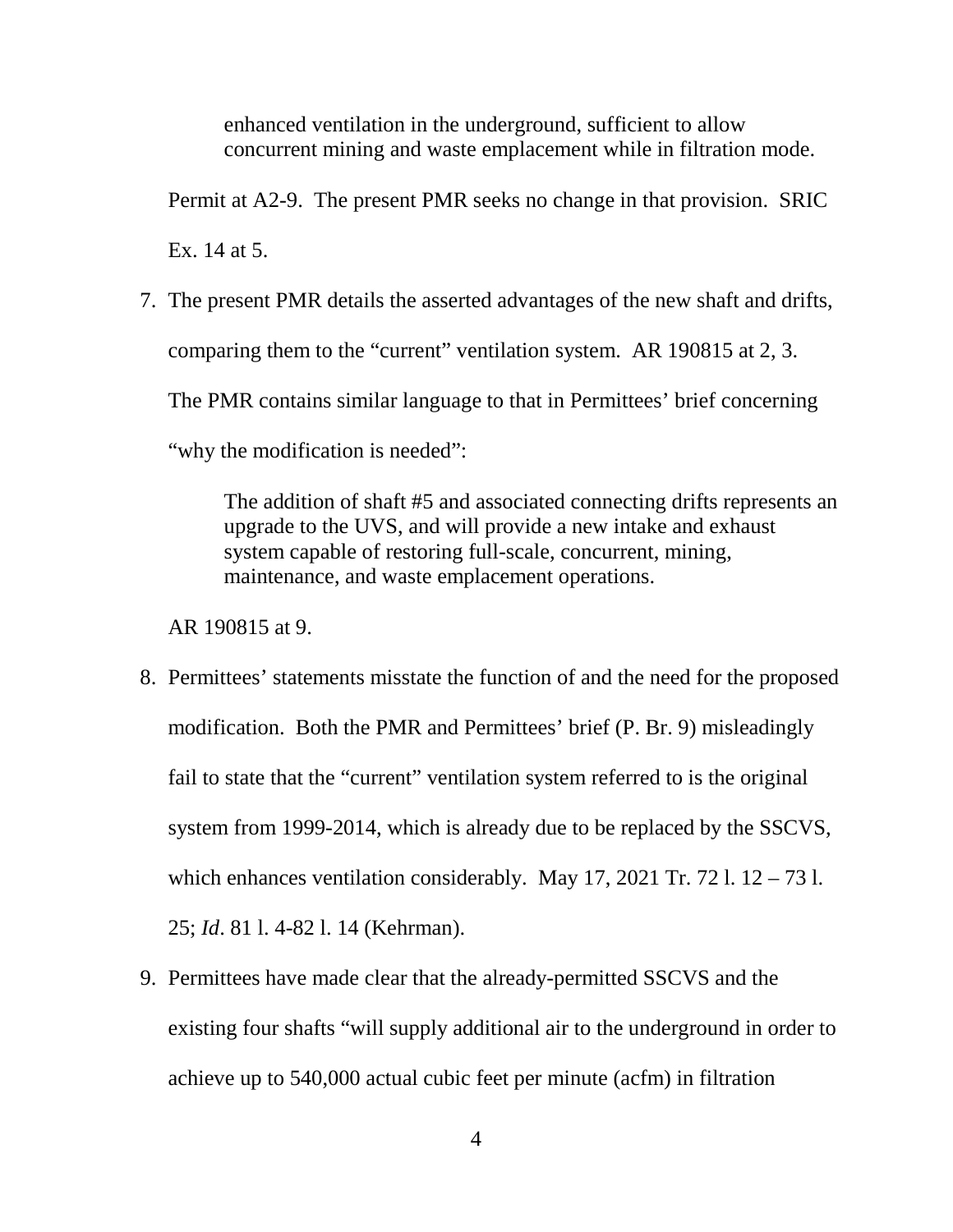mode." SRIC Ex. 5. Ms. Farnsworth, Permittees' witness, confirmed that the PVS (or SSCVS) can exhaust 540,000 cubic feet per minute, ventilating the entire underground with filtration. May 17, 2021 Tr. 215 ll. 9-17; *id.* Tr. 218 ll. 7-21 (Farnsworth). The SSCVS can provide the increased ventilation without the new shaft. *Id*. Tr. 216 ll. 4-5 (Farnsworth). Thus, the need claimed in the present PMR, and the purpose asserted in Permittees' brief (at 9) is already met by the SSCVS. May 19, 2021 Tr. 144 ll. 17-18 (Hancock).

- 10.The PMR also states that the new shaft and drifts would "aid in increasing the air intake volume." *Id*. Tr. 84 ll. 14-18 (Kehrman). However, the PMR does not quantify any volume increase. *Id*. ll. 19-21 (Kehrman). Permittees' Response to NMED's Technical Insufficiency Determination states specifically that "the ventilation capacity for the underground repository is not increasing over the previous airflow design." *Id*. 86 ll. 2-12 (Kehrman); AR 200114 at 8.
- 11.Mr. Kehrman stated that, if asked whether he was present "to testify whether or not the facility needs additional ventilation, the answer is, no, I'm not here to testify to that." *Id*. Tr. 52 ll. 8-10 (Kehrman).
- 12.Ms. Farnsworth confirmed that the NFB can operate without the proposed new shaft (May 17, 2021 Tr. 215 l. 23-216 l.5), as did Mr. Maestas of NMED (May 19, 2021 Tr. 86 ll. 2-22). Mr. Maestas testified that, with the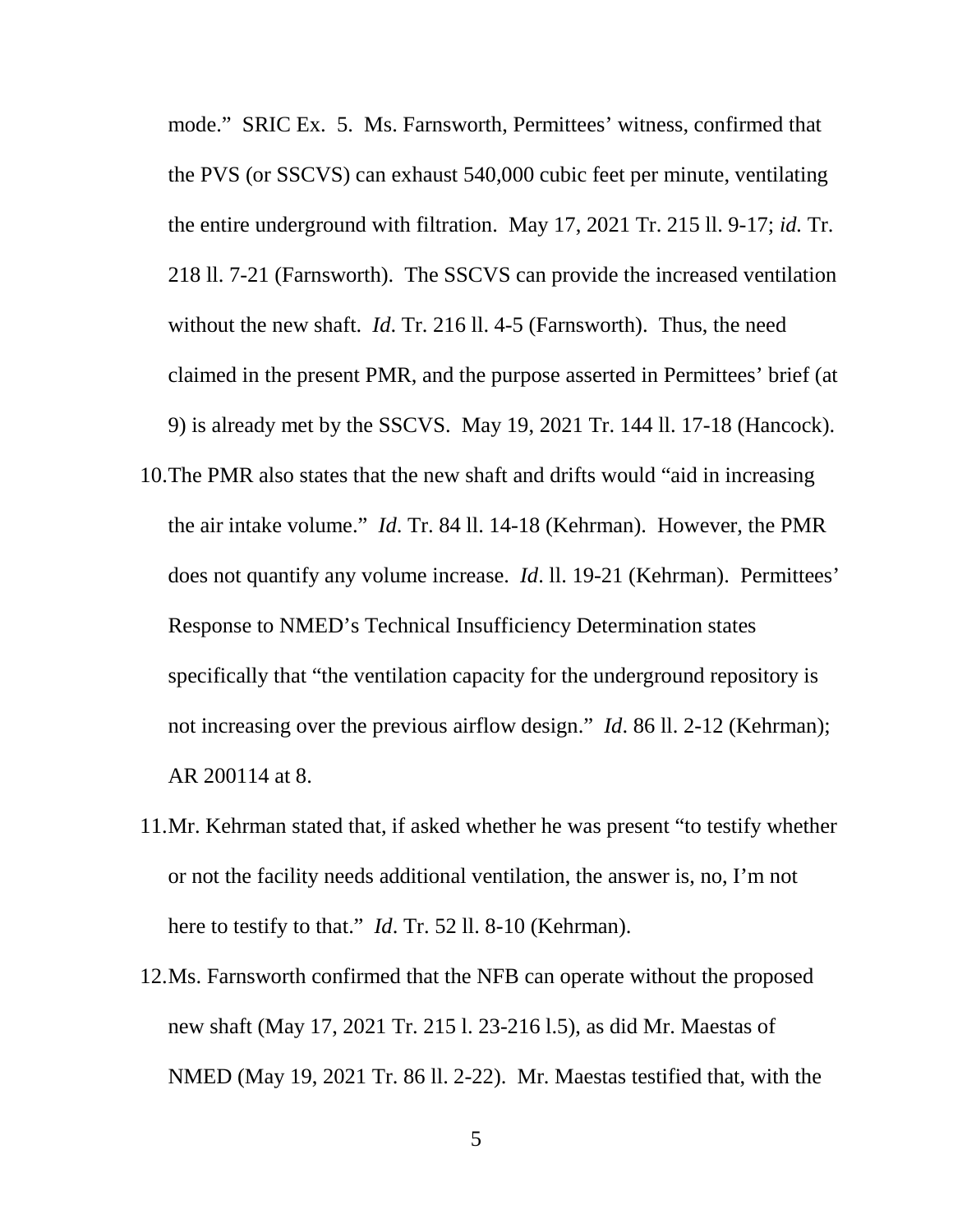construction of the NFB, the new shaft was not necessary for acceptable air quality. *Id*. Tr. 99 ll. 4-15. Indeed, the Class 2 PMR for the SSCVS would not be truthful if the SSCVS requires the addition of the new shaft to be effective. May 19, 2021, Tr. 149 l. 13-150 l.3 (Hancock).

13.Permittees and the Hazardous Waste Bureau ("HWB") argue that SRIC is seeking an injunction here. (P. Br. 1-3; HWB Br. 3). This is incorrect. SRIC is seeking a stay, as expressly authorized in 74-4-14.D NMSA 1978:

> A stay of enforcement of the action being appealed may be granted after hearing and upon good cause shown:

SRIC is seeking only a stay of the order granting a permit modification. SRIC is not seeking, on this motion, the dismantlement of any of the construction done under a temporary authorization. SRIC seeks only a stay of active construction so that the Court of Appeals may hear the pending appeal without the time pressure created by ongoing construction. The statute expressly authorizes issuance of a stay by the Secretary. *Id*. The HWB ignores the statute in claiming that this motion should be addressed to the Court of Appeals. (HWB Br. 1).

14.Permittees assert that SRIC has the special burden imposed upon a party that seeks a change in the status quo pending appeal. (P. Br. 3-4). But it is DOE that seeks to change the status quo by proceeding with construction. At present, based upon NMED's denial of an extension of the temporary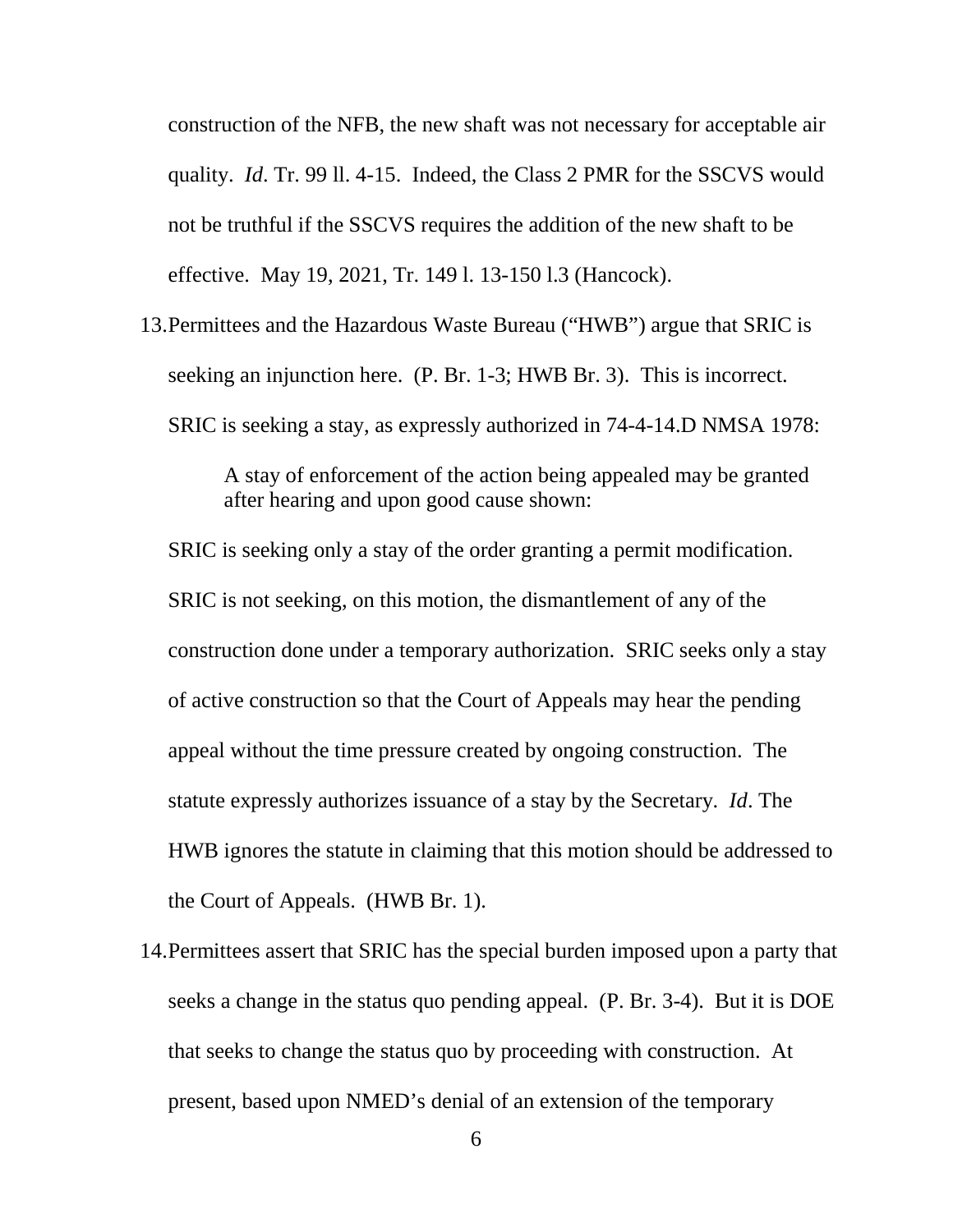authorization on November 18, 2020, construction has been halted. AR 201108. No construction is occurring on the shaft and drifts pursuant to NMED's order to suspend construction and place the project on hold. NMED's order has created the existing status quo.

- 15.Although SRIC might contend that the site conditions prevailing before the PMR was filed, being the "last peaceable uncontested status," *Grisham v. Romero*, 2021-NMSC-009, ¶ 21, 483 P.3d 545, constitute the status quo to be preserved pending appeal, SRIC is not asserting that Permittees "correct injury already inflicted" (P. Br. 3) by reversing construction done during the temporary authorization; SRIC requests only that NMED maintain the existing status quo while the lawfulness of the permit modification is examined.
- 16.DOE's claim that the status quo to be preserved is one of ongoing construction ignores reality. (P.Br. 2). Construction of a \$197,000,000 project obviously *changes* the status quo and places pressure on the courts to rush their decision or, ultimately, to accept that an appeal has become effectively moot. Neither circumstance serves justice. Cases relied on by Permittees (P. Br. 3), where the issuance of a regulation was deemed to establish the status quo, do not apply here, because a regulation may be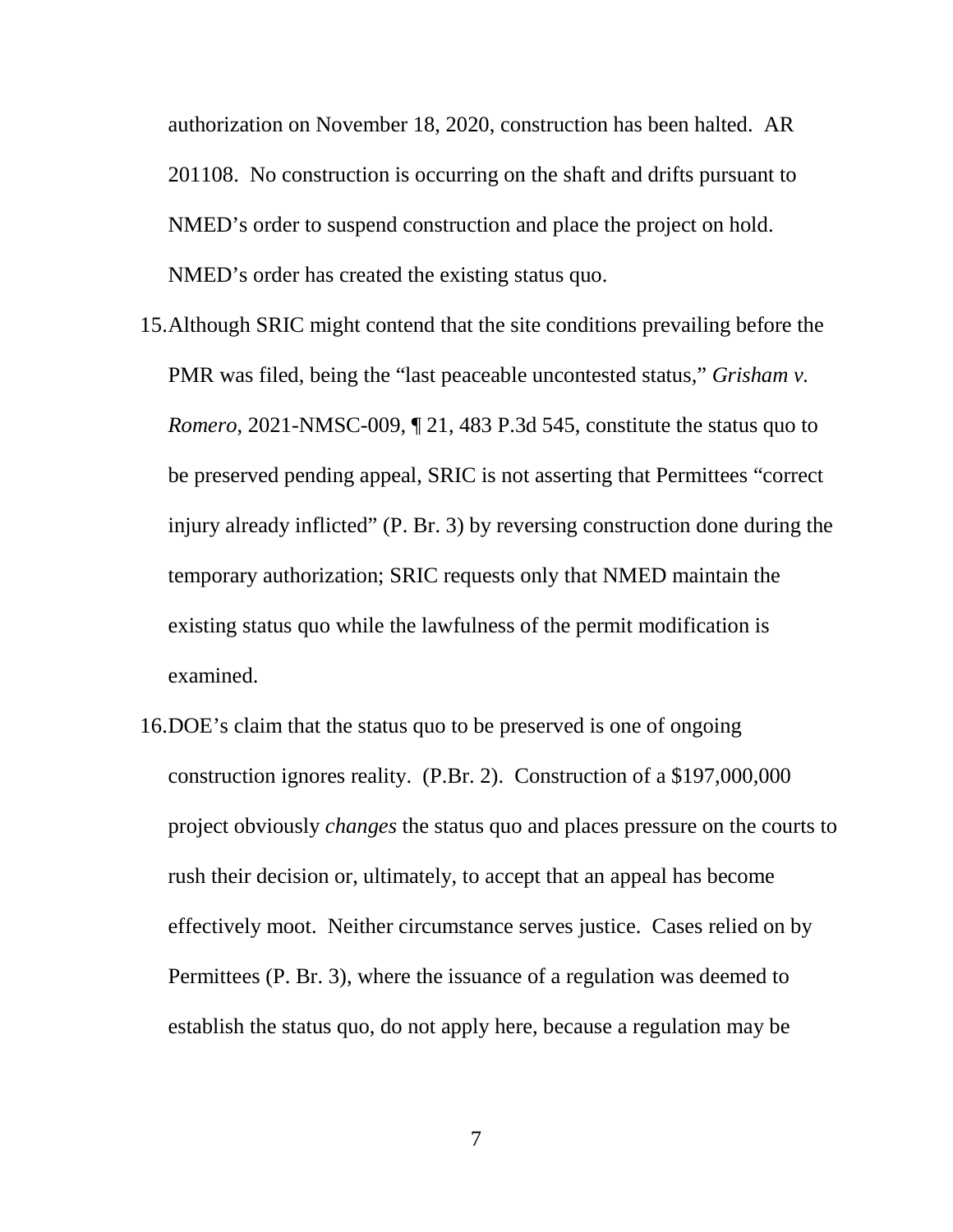withdrawn or modified without the consequences involved in undoing a \$197,000,000 construction project.

17.Thus, Permittees' claim that they would be prejudiced by a stay has no basis in fact. Only the supporters of SRIC who made affidavits on this motion, and others similarly situated, would be prejudiced by the denial of a stay. The stay should be granted.

### **b. Likelihood of success on the merits:**

- 18.It is uncontested that DOE has plans to use the shaft and drifts to expand the underground disposal areas of the WIPP facility so that it will operate into the 2080's and beyond. DOE so states in several publications. (Motion at ¶ 8). The prospect of WIPP's expansion is not "speculative" at all. (P. Br. 4, 6, 7, 9).
- 19.It is uncontested that DOE has no other disposal site for transuranic waste, and, since it has ongoing transuranic waste disposal needs, it must expand the disposal capacity at WIPP. (Weehler Aff. ¶ 7; Sanchez Aff. ¶ 8; SRIC Ex. 14 at 9, 16).
- 20.It is therefore predictable that, if the shaft and drifts are built, DOE will construct additional disposal panels in the underground. DOE will predictably state that it has already built the fifth shaft and access drifts that

8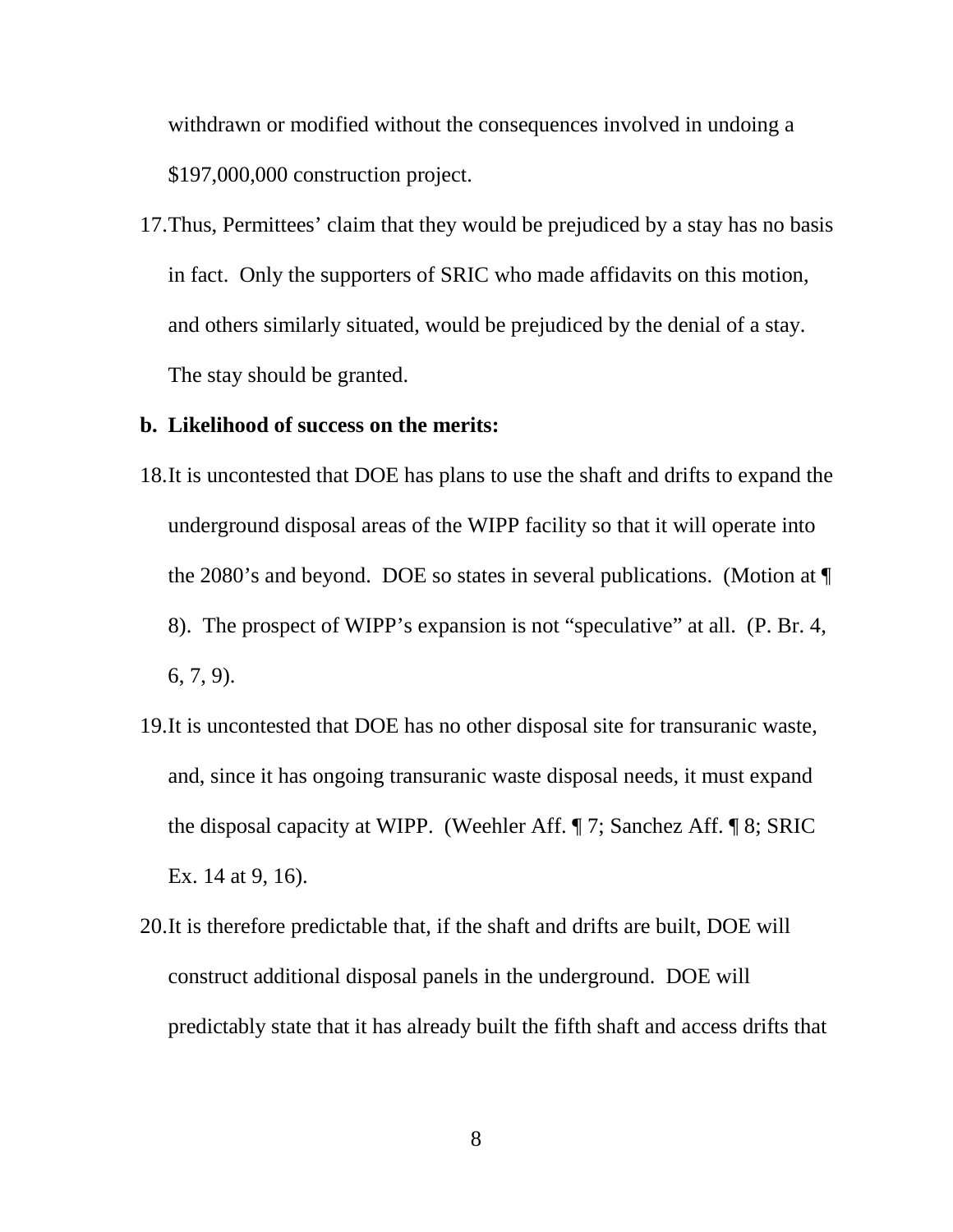will serve the expansion and that the \$197,000,000 invested in the shaft and drifts would be wasted if expansion is not allowed.

- 21.Further, it cannot be denied that DOE has historically built facilities before regulatory approval, then presented its regulators with a status quo that an agency would find it difficult to disapprove. WIPP itself was constructed by DOE in the 1980's and 1990's and only determined by EPA to meet the applicable disposal regulations, 40 C.F.R. Part 191, subpart b, in 1998. 63 Fed. Reg. 27354 (May 18, 1998). EPA was clearly under pressure to authorize use of the already-built billion-dollar facility. DOE began waste shipments in March 1999, before the HWA Permit was issued, thus requiring NMED to include additional provisions in the Permit. *See Southwest Research & Information Center v. State,* 133 N.M. 179, 62 P.3d 270, 2003-NMCA-012. After the February 2014 radiation incident, DOE easily got leave to reopen WIPP from NMED and from EPA for the alreadyexisting facility. In this very case DOE secured a temporary authorization to start the additional shaft and connecting drifts, enabling DOE to create another fait accompli. In sum, it has been DOE's strategy to engineer the status quo to suit its plans and, only thereafter, to seek regulatory approval.
- 22.Permittees argue that, in issuing 40 C.F.R. § 270.42, EPA did not express concern about the creation of a fait accompli through the temporary

9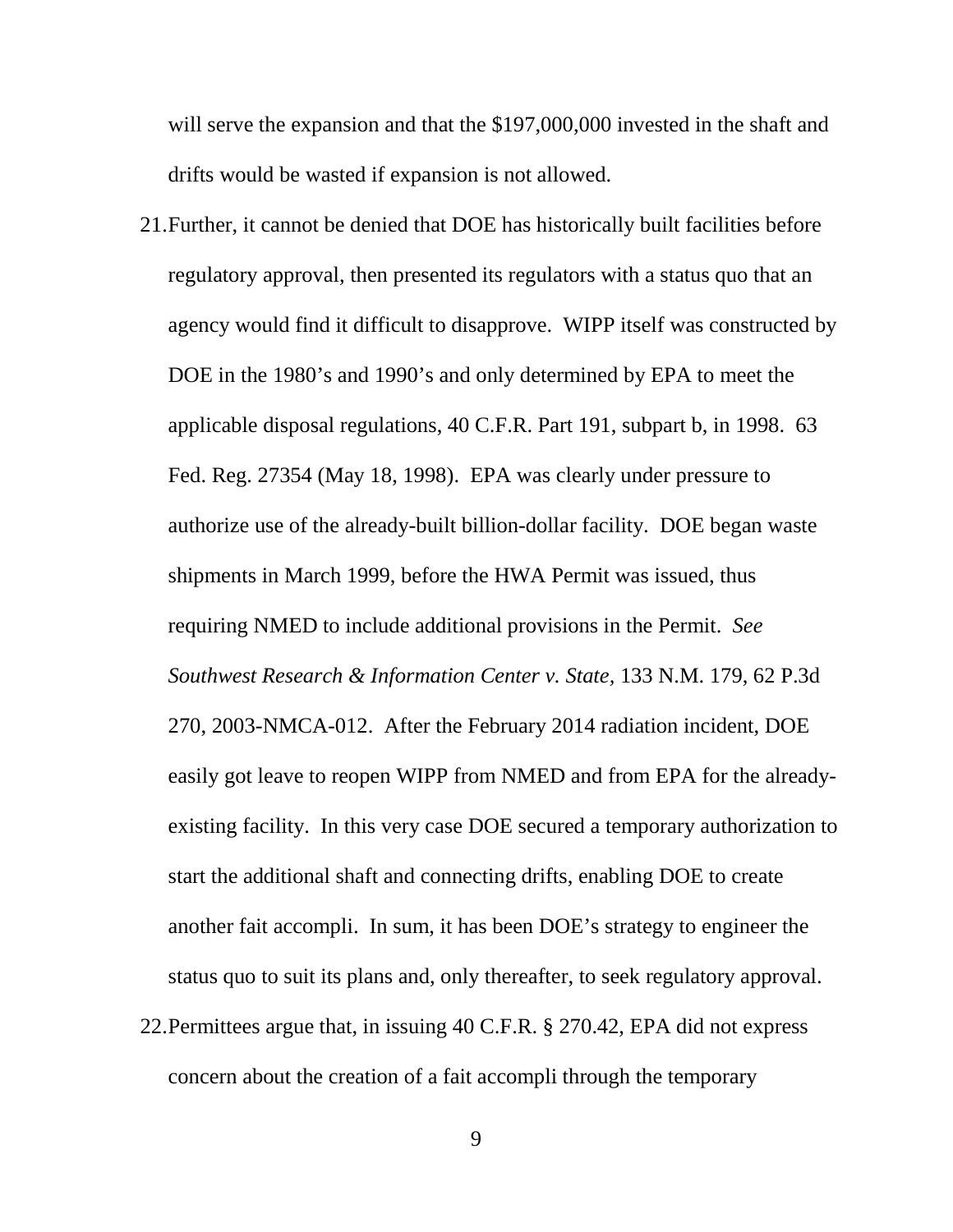authorization process. (P. Br. 8). EPA pointedly *did* express such concern, seeking to prevent a situation where an agency is reluctant to deny a permit modification where construction has already begun. The passage where EPA says that such concerns do not apply involves "preconstruction" under a Class 2 PMR, which EPA allowed "[b]ecause of the limited nature of Class 2 modifications" (53 Fed. Reg. 37912 at IV.B.2(iii)) (Sept. 28, 1988), which are restricted to minor changes that might easily be undone. But EPA stated: "[T]here is no preconstruction allowed with a Class 3 modification" (*id*.)—*i.e.*, this one—expressly to prevent creation of a fait accompli with a major construction project, an error that should not be committed here by denying a stay.

23.There are other matters that are undisputed. The Court of Appeals would be bound to find a violation of In re *Rhino Environmental Services,* 2005- NMSC-024, 133 N.M. 138, 117 P.3d 939, since the Hearing Officer blatantly refused to hear evidence of the impacts upon New Mexico communities either near WIPP or along transport routes of the expansion of WIPP and the prolongation of WIPP's operating period from the expected end in 2024 until 2080 and beyond. The Hearing Officer made no findings of fact or legal conclusions about the planned expansion and extended operation of the disposal site. Such matters are clearly contested and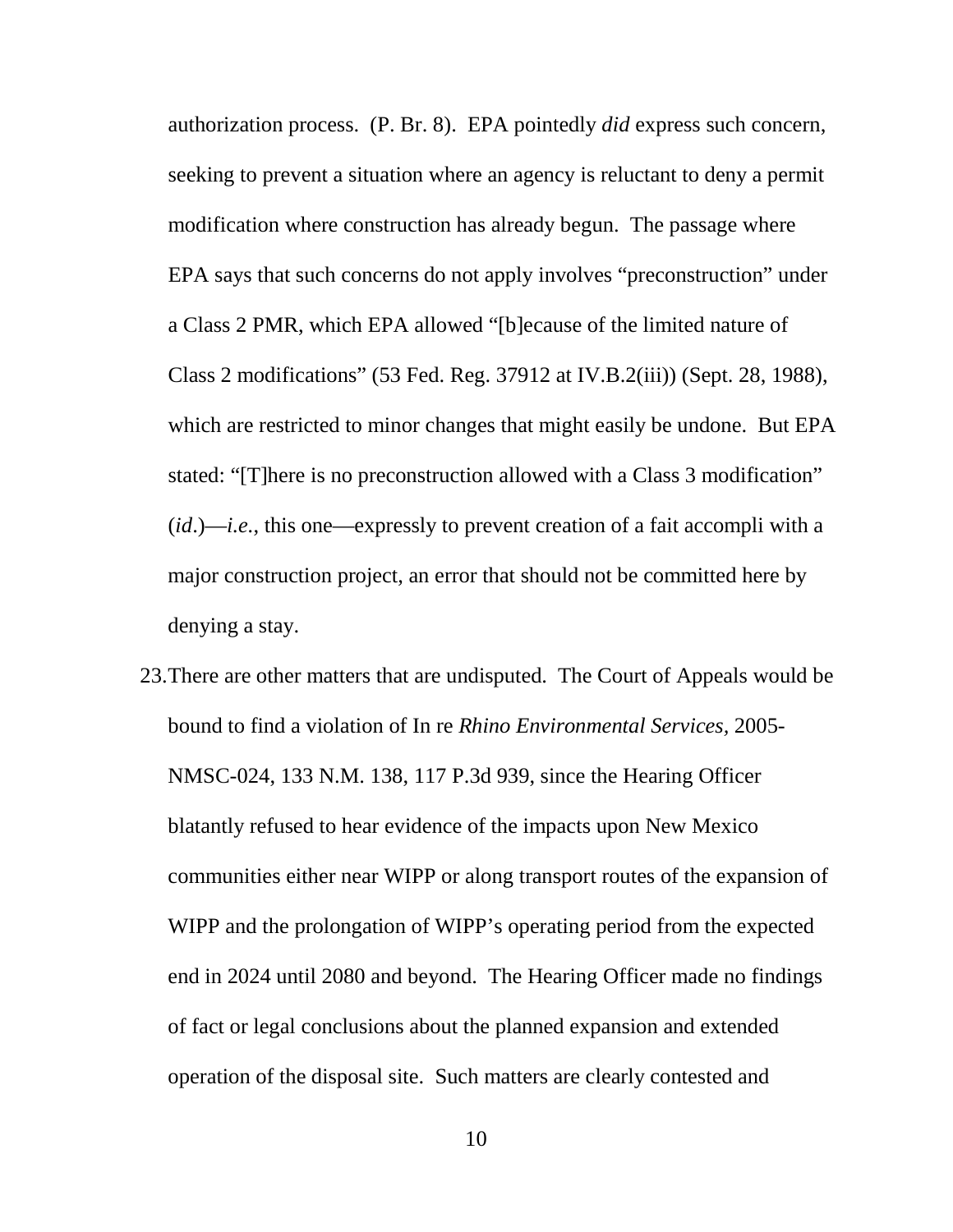relevant, and the Hearing Officer is bound to make findings and conclusions on them. "Allowing the Secretary to ignore material issues raised by the parties in this manner would render their right to be heard illusory." *Rhino* ¶ 41.

- 24.Indeed, after NMED issued several public notices inviting citizens to attend hearings, comment on the PMR, and participate as parties, the Hearing Officer shut down the evidence on the most important issue—expansion of the WIPP disposal site and extension of its operation—providing the parties and the public no hearing on their concerns and making no findings on such matters. *See Freed v. City of Albuquerque,* 2017-NMCA-011, 388 P.3d 287 (Agency ruling vacated where public notice of hearing was given, but agency resolved matter before hearing and cancelled the hearing, preventing public comment.).
- 25.Permittees seek to justify the Hearing Officer's refusal to consider future expansion, by stating that the rules do not require a draft permit to contain all the terms of the permit, as proposed to be modified, such as the language stating that disposal operations are expected to end in 2024. (P. Br. 4-5). Permittees cannot deny that a draft permit "means a document prepared by the Division indicating the Division's proposed decision to issue, deny, or modify a permit" (20.1.4.7.A(9) NMAC) and "[a] draft permit shall contain

11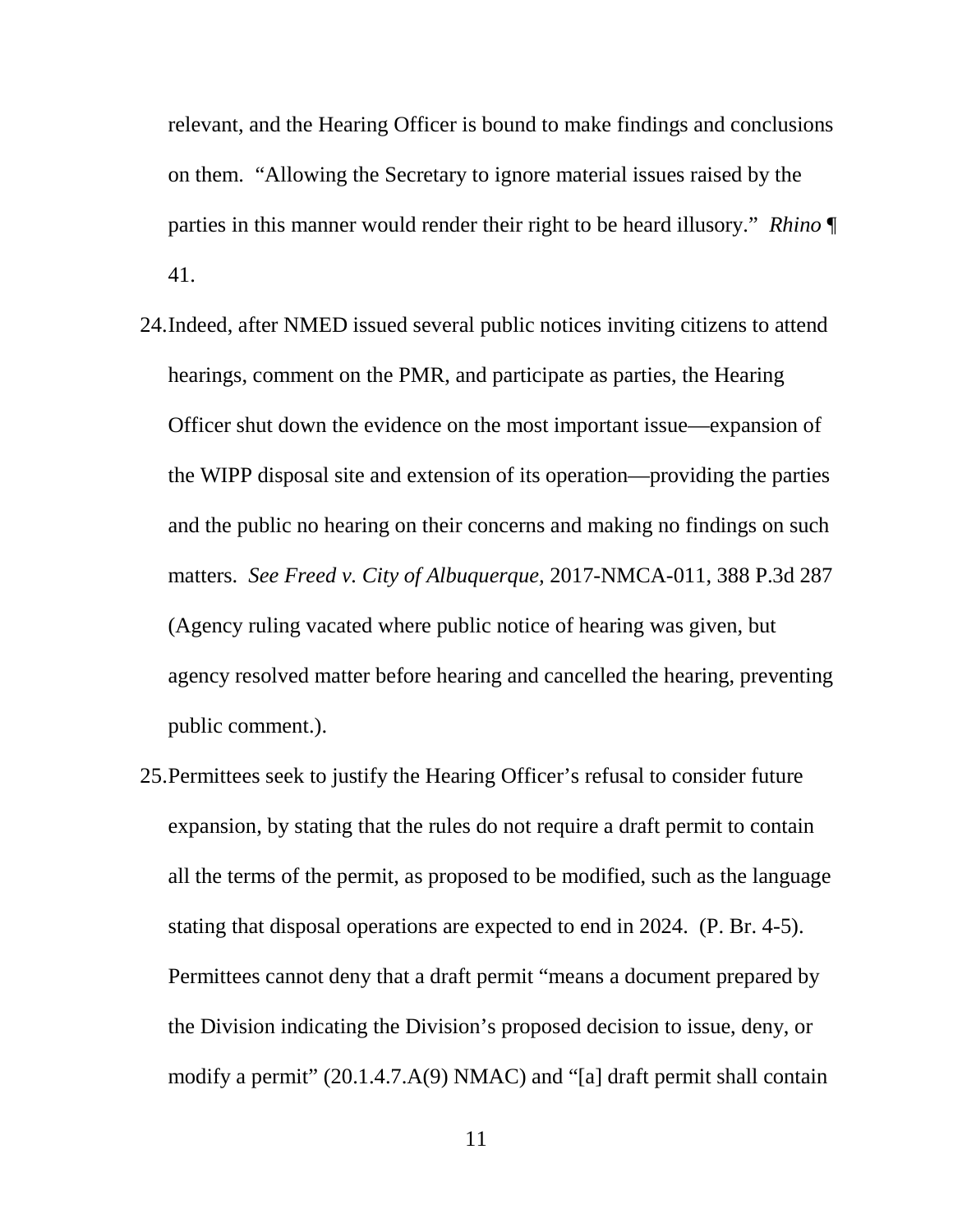all conditions, compliance schedules, monitoring requirements, and

technical standards for treatment, storage and disposal provided for in 40

CFR Part 270" (20.4.1.901.A(1)(a) NMAC). And, in any case, none of the

provisions concerning a draft permit authorizes the Hearing Officer to limit

the evidence at a hearing to the specific terms proposed to be modified,

when other permit language bears on the validity of the modification.

26.It is uncontradicted that construction of the shaft and drifts will commit DOE to the expansion of WIPP. It is established law that the expansion of a disposal facility calls for a public process and regulatory approval before it may proceed. The Court of Appeals for the Fourth Circuit explained as follows:

> As discussed above, South Carolina has a carefully crafted process for granting a waste disposal operator additional [s](https://advance.lexis.com/search/?pdmfid=1000516&crid=7f4ace67-e7c5-4f31-b181-52748dad4346&pdsearchterms=274+F.3d+846&pdstartin=hlct%3A1%3A2&pdtypeofsearch=searchboxclick&pdsearchtype=SearchBox&pdqttype=and&pdquerytemplateid=&ecomp=9gr9k&prid=d9df9833-7260-451f-bfd8-7ad0b273adf3)pace. That process includes the opportunity for public notice and comment. Safety-Kleen seeks to bypass this procedure by demanding immediate additional capacity. The public has a strong interest in the opportunity for notice and comment. First, the notice and comment procedure allows individual citizens and groups that are affected by an expansion in waste operations to participate in the permitting process. If history is any guide, a number of citizens and interest groups will participate in any process for public notice and comment on whether Pinewood's capacity should be increased. Second, the notice and comment procedure allows for careful and deliberate consideration of whether it is environmentally safe to allow Safety-Kleen to store additional waste. The Pinewood facility is located in an environmentally sensitive area. The facility is a mere 1200 feet from Lake Marion, a popular recreational spot and a source of drinking water for several thousand people. The facility is adjacent to over 8500 acres of forest and wetlands. The public has a strong interest in ensuring that DHEC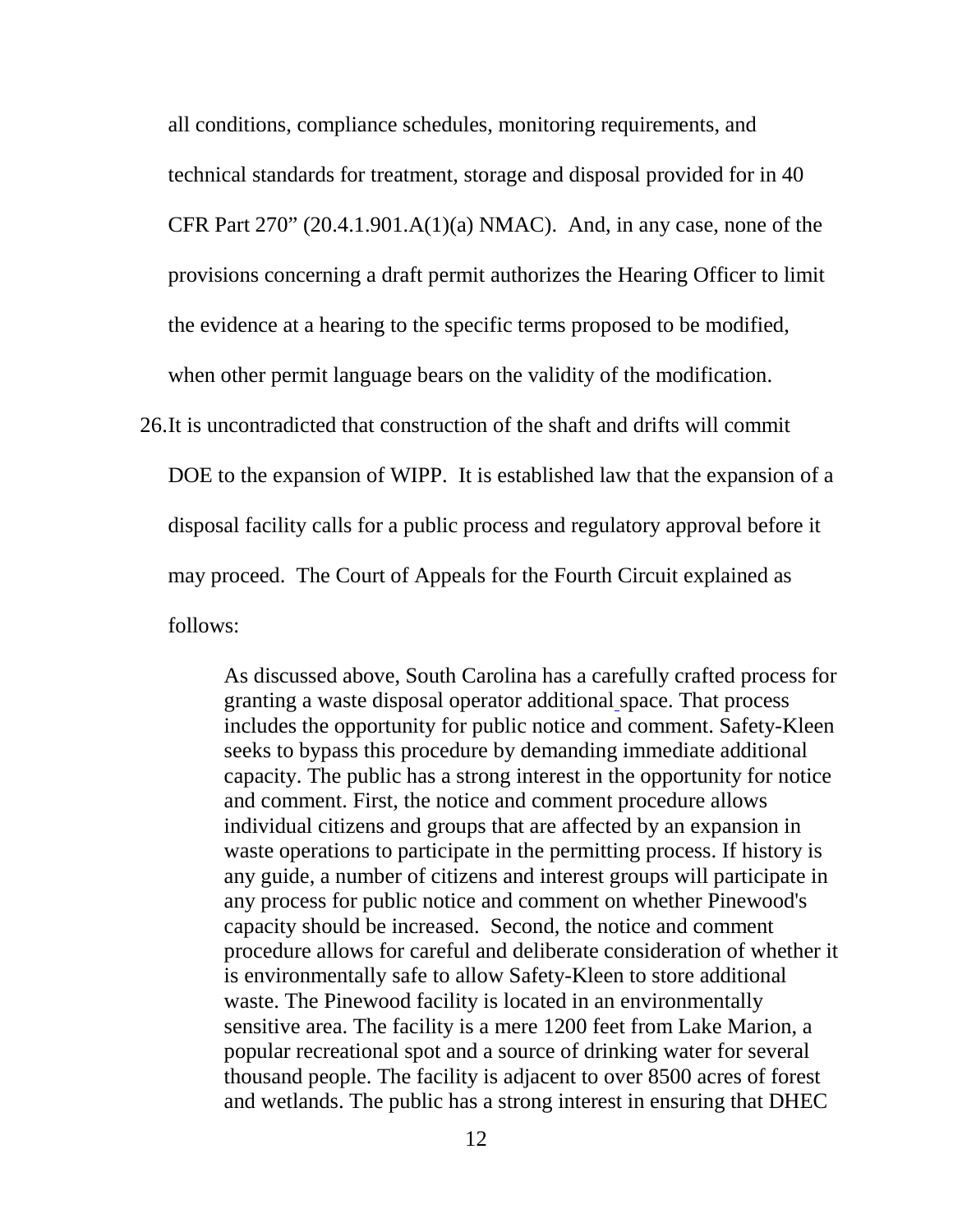carefully considers whether additional capacity is warranted. See *Coleman v. Paccar Inc.*[, 424 U.S. 1301, 1307, 47 L. Ed. 2d 67, 96 S.](https://advance.lexis.com/search/?pdmfid=1000516&crid=7f4ace67-e7c5-4f31-b181-52748dad4346&pdsearchterms=274+F.3d+846&pdstartin=hlct%3A1%3A2&pdtypeofsearch=searchboxclick&pdsearchtype=SearchBox&pdqttype=and&pdquerytemplateid=&ecomp=9gr9k&prid=d9df9833-7260-451f-bfd8-7ad0b273adf3)  [Ct. 845 \(1976\)](https://advance.lexis.com/search/?pdmfid=1000516&crid=7f4ace67-e7c5-4f31-b181-52748dad4346&pdsearchterms=274+F.3d+846&pdstartin=hlct%3A1%3A2&pdtypeofsearch=searchboxclick&pdsearchtype=SearchBox&pdqttype=and&pdquerytemplateid=&ecomp=9gr9k&prid=d9df9833-7260-451f-bfd8-7ad0b273adf3) (vacating stay of enforcement of federal motor vehicle safety standard in part because of public's strong interest in safety); see also *[Ark. Peace Ctr. v. Ark. Dep't of Pollution Control,](https://advance.lexis.com/search/?pdmfid=1000516&crid=7f4ace67-e7c5-4f31-b181-52748dad4346&pdsearchterms=274+F.3d+846&pdstartin=hlct%3A1%3A2&pdtypeofsearch=searchboxclick&pdsearchtype=SearchBox&pdqttype=and&pdquerytemplateid=&ecomp=9gr9k&prid=d9df9833-7260-451f-bfd8-7ad0b273adf3)* 992 F.2d [145, 147 \(8th C](https://advance.lexis.com/search/?pdmfid=1000516&crid=7f4ace67-e7c5-4f31-b181-52748dad4346&pdsearchterms=274+F.3d+846&pdstartin=hlct%3A1%3A2&pdtypeofsearch=searchboxclick&pdsearchtype=SearchBox&pdqttype=and&pdquerytemplateid=&ecomp=9gr9k&prid=d9df9833-7260-451f-bfd8-7ad0b273adf3)ir. 1993) (staying preliminary injunction in part because of potential environmental harm if an injunction was in force). We agree with the district court that the public interest weighs in favor of denying an injunction against DHEC.

*Safety-Kleen, Inc. v. Wyche*, 274 F.3d 846, 863-64 (4th Cir. 2001). That

process has been denied here in a case of significant public concern.

27.Moreover, NMED's decision here is based upon erroneous premises. The fundamental error is the idea that NMED can fairly assess the supposed benefits conferred by the planned shaft and drifts without considering the nature of the repository that would be served by them. WIPP, in its original design, is nearly finished. Panel 8 will be done in early 2022, and then it will only take a few years to fill it. At that point, it is no use discussing how a fifth shaft will supposedly allow simultaneous mining, maintenance, and waste emplacement, while blinding one's self to expansion of WIPP, because there will be no repository to mine, maintain, or emplace waste unless WIPP expands. Similarly, it is no use discussing improved ventilation for WIPP's underground workers, because there will be no place for underground workers to work—unless WIPP expands. The Court of Appeals has held that the "need" for a permit modification is judged based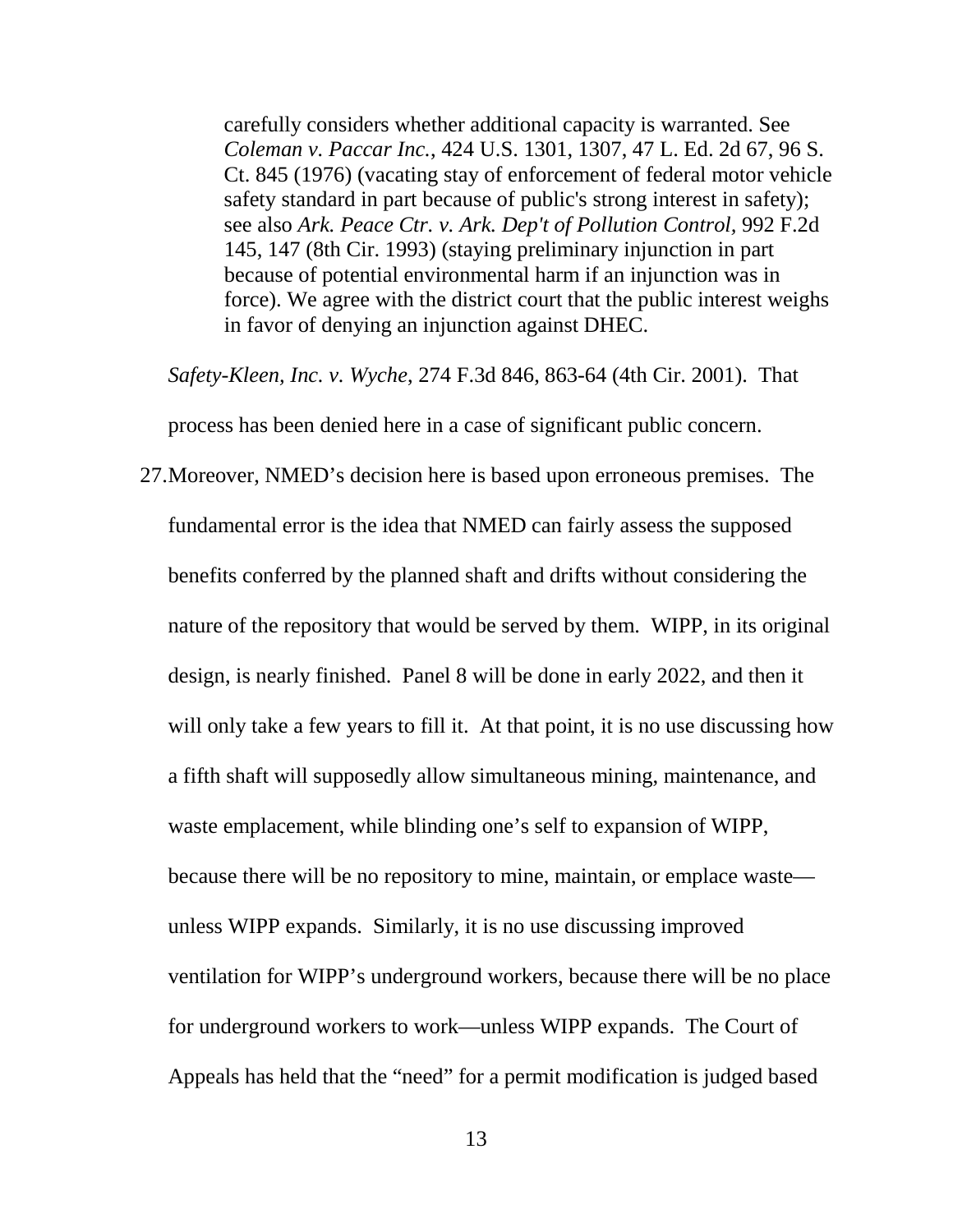upon how the repository will function in the future with the proposed changes. *Southwest Research and Information Center v. Environment Department*, 2014-NMCA-098, ¶¶ 24-26, 336 P.3d 404. The Hearing Officer ignored this ruling.

- 28.Further, the Hearing Officer determined that NMED need only decide whether the Permittees need to modify the permit, not the facility, which ignores the clear purpose of 40 C.F.R.  $\S 270.42(c)(1)(iii)$  and erroneously reduces the regulator to the role of revising editor. (Findings 48, 56, Conclusion 47).
- 29.The Hearing Officer entirely ignored the application of the Consultation and Cooperation ("C&C") Agreement, stating only that it should be litigated in another forum—which is no explanation at all. (Conclusion 52). Such unexplained rulings ignore the proper role of NMED, which must explain its decision. *Atlixco Coal v. Maggiore*, 1998-NMCA-134, ¶ 24, 125 N.M. 786, 793-94, 965 P. 2d 370, 377-78.
- 30.Permittees do not deny that their actions to expand WIPP are subject to the terms of the C&C Agreement (See P. Br. 6-7), nor do they dispute that SRIC, as a citizen group that has long participated in the established review and comment process under the C&C Agreement, has standing to call for enforcement of that Agreement. The statement that SRIC is not a "party" (P.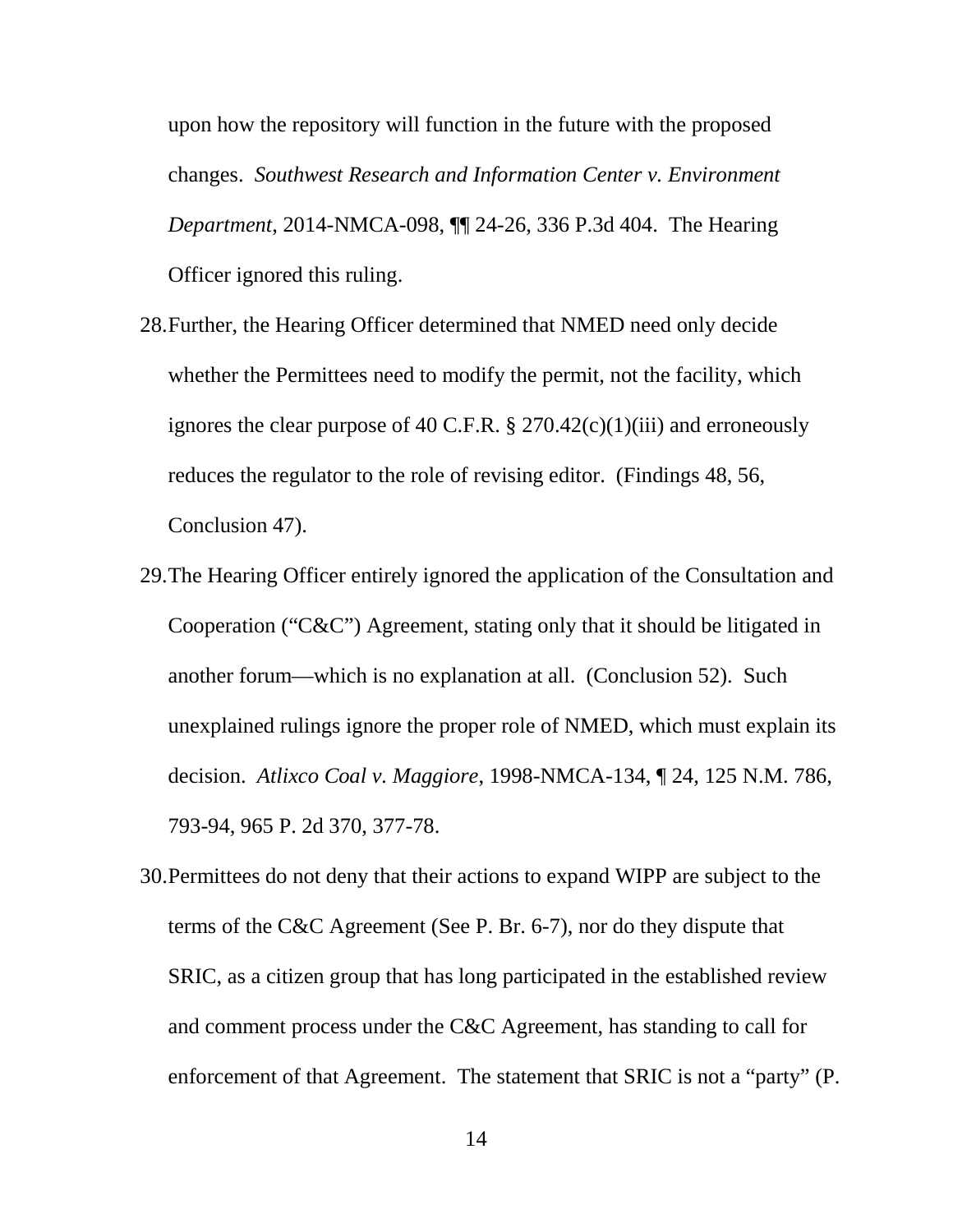Br. 6) to the C&C Agreement does not contest SRIC's third party beneficiary status, which has been explained at length in SRIC's Proposed Findings of Fact and Conclusions of Law, at ¶¶ 91-95 (Aug. 16, 2021). Nor may the C&C Agreement be ignored as "independent" of the Permit (P. Br. 7), since environmental requirements must often be interpreted in conjunction with independent sources of law. *See* SRIC Comments on Hearing Officer's Report ¶¶ 24-25 (Sept. 29, 2021).

- 31.Permittees point out one term of the C&C Agreement that they claim is met (P. Br. 6-7), but they omit to explain how DOE can possibly be in compliance with the Agreement terms which require DOE to adhere to the original WIPP design of four shafts and eight panels, which DOE publicly committed to as the "full WIPP." (AR200503, Working Agreement at IV.F.6(e)(2), III.A, SRIC Ex. 4). As Dr. Channell testified, "a permit from the Environment Department does not qualify as a modification of the C&C Agreement." May 20, 2021 Tr. 82 ll. 1-2 (Channell).
- 32.The Hearing Officer barred evidence of expansion of WIPP, but Permittees' chief witness, Robert Kehrman, refused to say that the proposed shaft and drifts are needed without assuming that WIPP continued to expand. May 17, 2021 Tr. 90 l. 19—97 l. 9 (Kehrman). Thus Mr. Kehrman's expert opinion is unsupported. *Id*. 103 ll. 9-10 (Kehrman).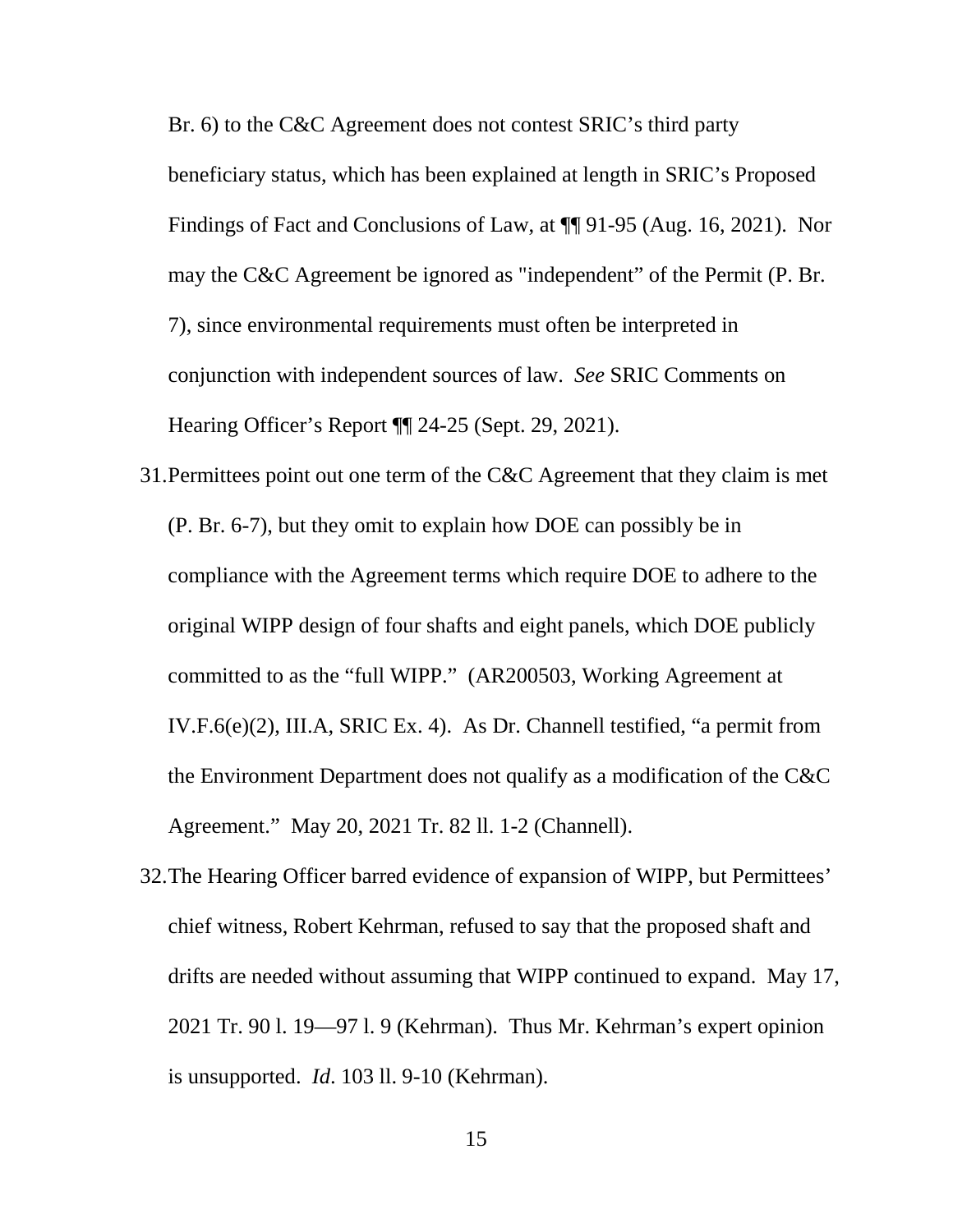## **Conclusion**

There is no showing that Permittees would be irreparably injured by a stay of the effectiveness of the permit modification approved in the Secretary's order dated October 27, 2021. At the same time, if a stay is denied, Permittees would be free to upset the status quo by constructing a shaft and drifts that would unavoidably lead to the expansion of the underground disposal areas, without the legally necessary public processes and in violation of the C&C Agreement. SRIC has shown a likelihood that it will prevail on appeal. A stay should be granted so that the Court of Appeals may examine the lawfulness of the permit modification without the pressures of ongoing construction.

Respectfully submitted,

/s/\_*Lindsay A. Lovejoy, Jr.*\_\_\_\_ Lindsay A. Lovejoy, Jr. Attorney for Southwest Research and Information Center 3600 Cerrillos Road, #1001A Santa Fe, NM 87507 (505) 983-1800

Dated: November 29, 2021